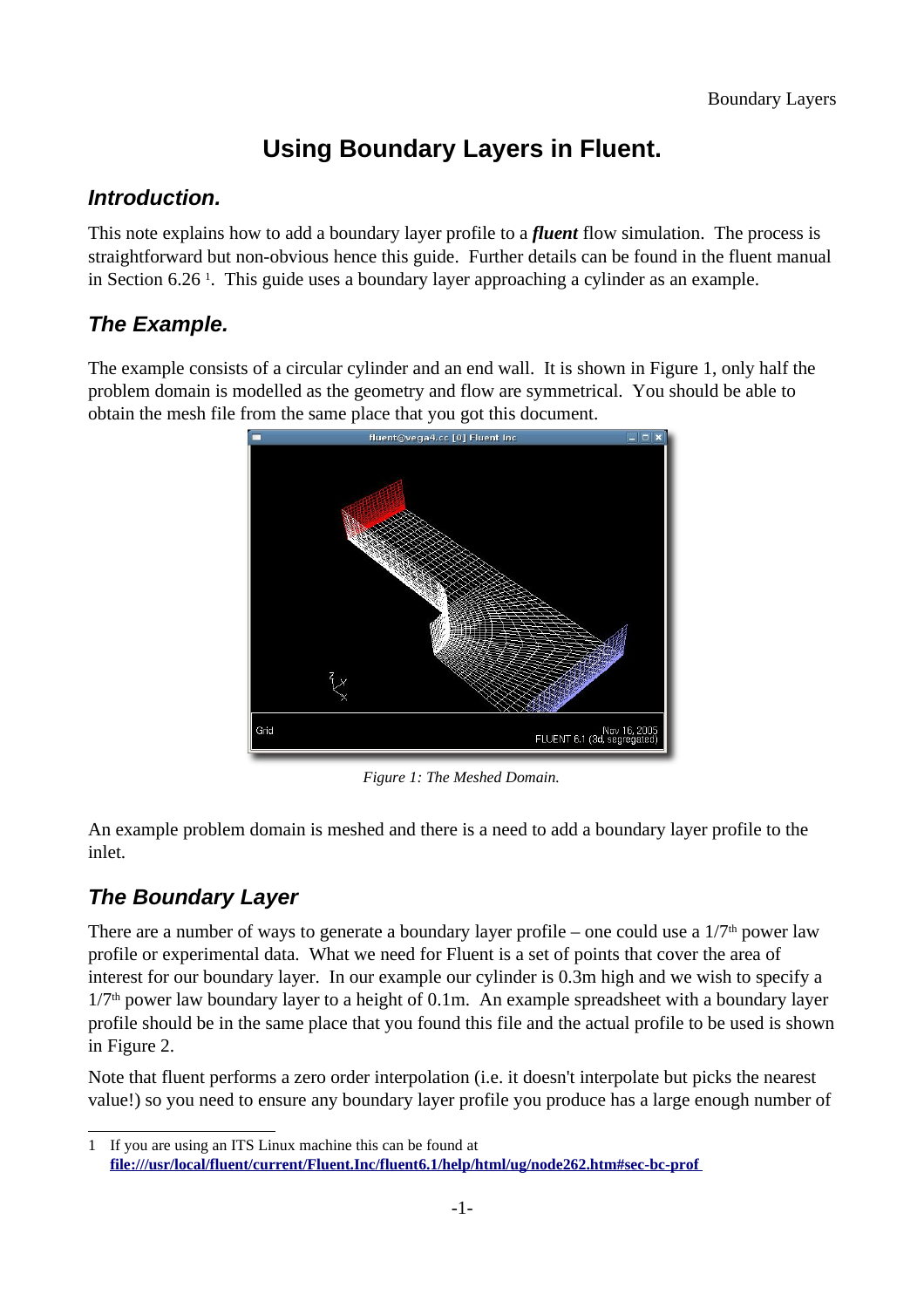points to give a smooth profile.



#### **The Boundary Layer Profile File.**

To tell fluent about the boundary layer we need to specify the velocity variation and it's coordinates in a so called "*boundary profile file*". The boundary layer shown in Figure 2 consists of forty nine points from 0 to 0.3m in the 'z' direction and is uniform across the flow inlet. The inlet plane shown in Figure 1 is located at 1.2m upstream of the cylinder. So we want to specify a boundary layer profile at  $x=1.2m$ ,  $y=0m$  and  $z=0$  to 0.3m. The required boundary profile file is shown in Figure 3



*Figure 3: Boundary Profile File Format*

The full profile file should be in the same place as this note. **Note that all units must be SI as fluent doesn't scale profile files.**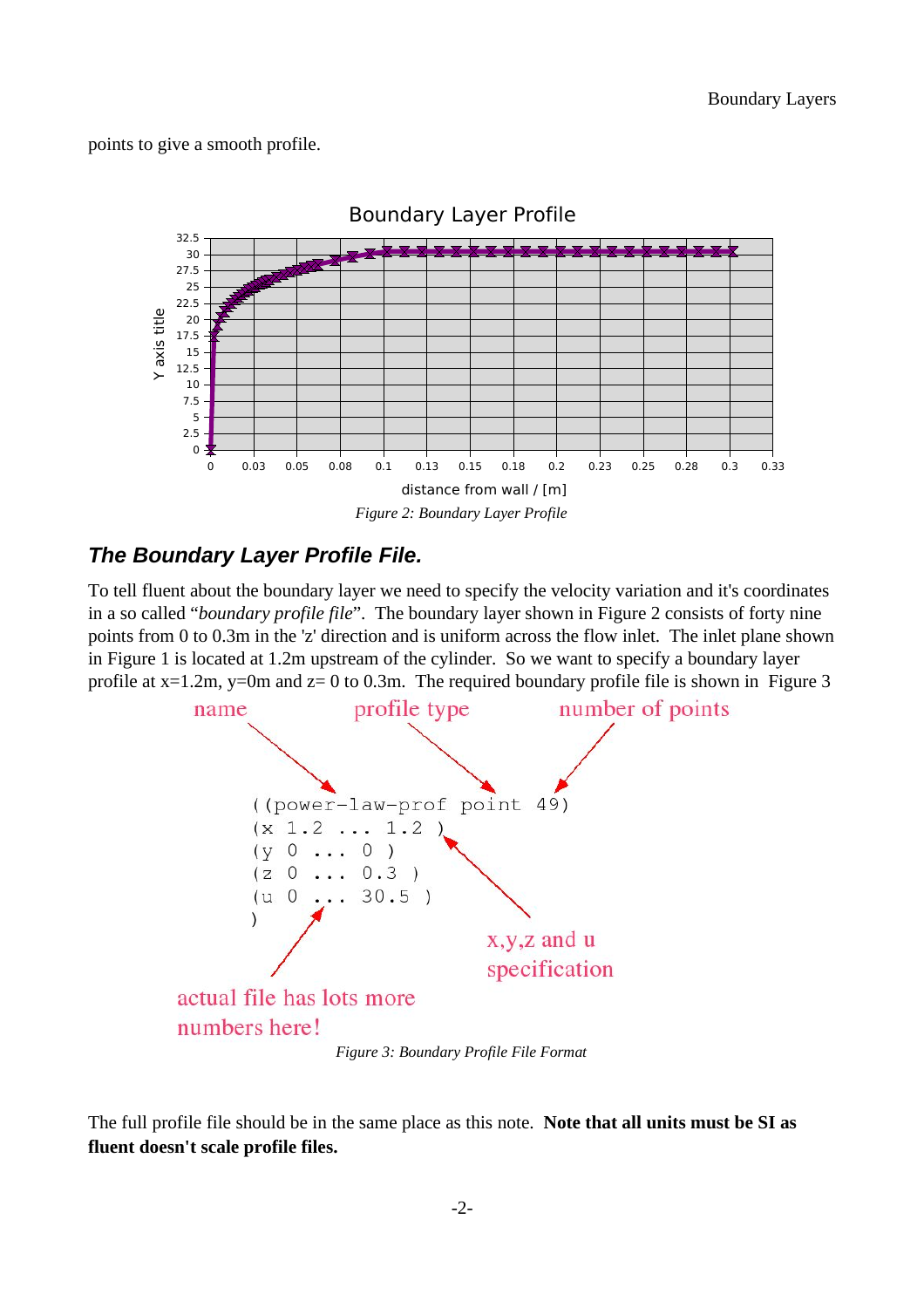### **Setting Boundary Conditions.**

File -> Read -> Profile will read the profile into fluent. Check the output in the main fluent window to ensure that the data has been successfully read in.

Define -> Boundary Conditions and set the inlet to be a velocity inlet. You should then make changes to the dialogue box until it looks like Figure 4.

|                                                 | <b>Velocity Inlet</b> |                  | × |
|-------------------------------------------------|-----------------------|------------------|---|
| <b>Zone Name</b>                                |                       |                  |   |
| inlet                                           |                       |                  |   |
| <b>Velocity Specification Method Components</b> |                       |                  | v |
| Reference Frame Absolute                        |                       |                  | Ţ |
| Coordinate System Cartesian (X, Y, Z)           |                       |                  |   |
| X-Velocity (m/s) 0                              |                       | power-law-prof u |   |
| Y-Velocity (m/s) $\sqrt{0}$                     |                       | constant         |   |
| Z-Velocity (m/s) $\sqrt{0}$                     |                       | constant         | ν |
|                                                 |                       |                  |   |
| <b>OK</b>                                       | Cancel                | Help             |   |

*Figure 4: Velocity Inlet Dialogue*

You should then be able to run your simulation in the normal way. Figure 5 shows the results of a quick simulation showing the vortices produced by in the inlet boundary layer in the plane of symmetry.



*Figure 5: Solution showing boundary layer influence.*